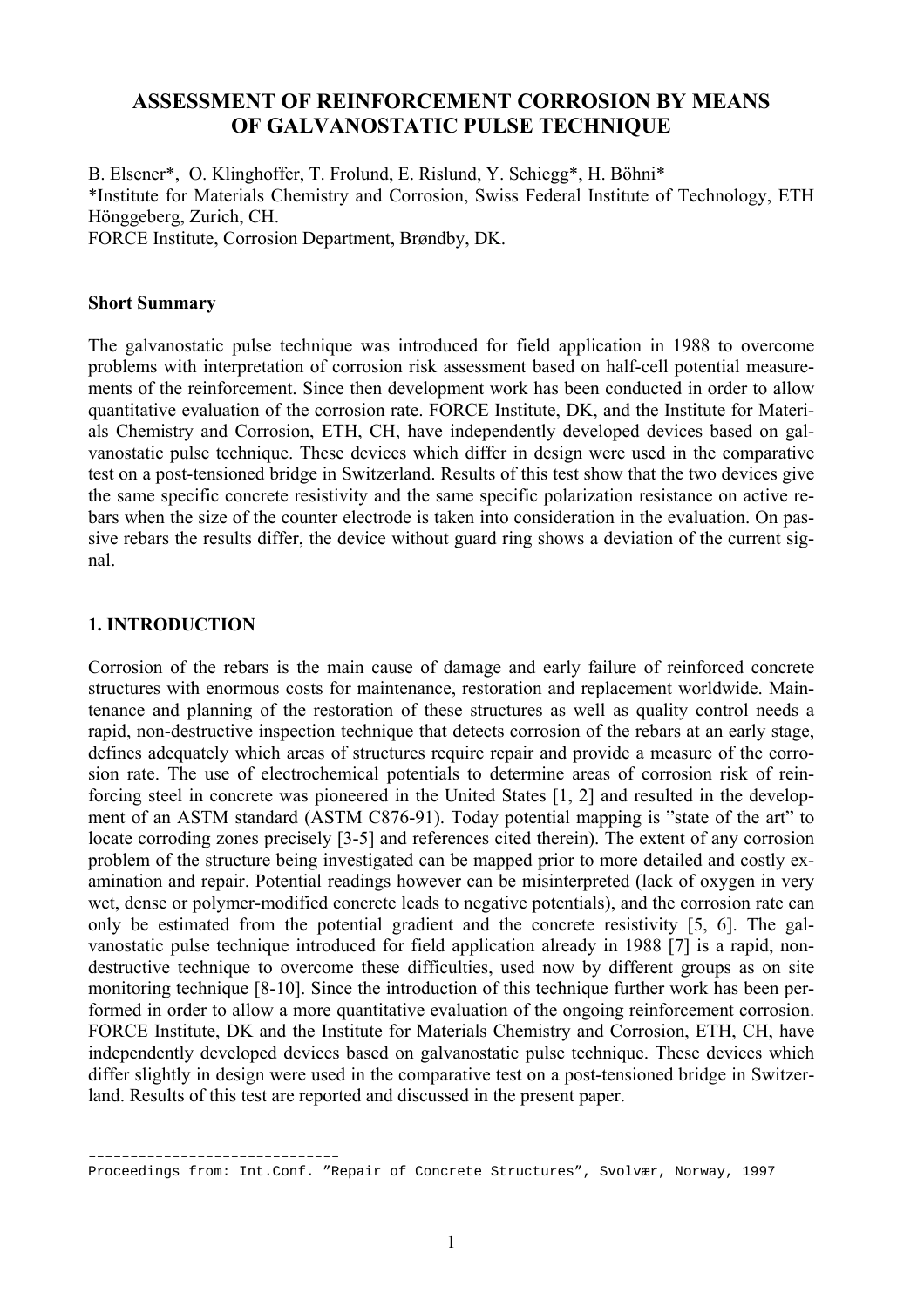#### **2. GALVANOSTATIC PULSE METHOD**

Galvanostatic pulse method is a transient polarization technique working in the time domain. The method set-up is shown in Fig. 1.



Figure 1: Set-up of the galvanostatic pulse technique Figure 2: Typical potential time curve as a response to a galvanostatic pulse

A short time anodic current pulse is imposed galvanostatically on the reinforcement from a counter electrode placed on the concrete surface. The applied current is usually in the range of 10 to 200 µA and the typical pulse duration is up to 10 seconds. The reinforcement is polarized in anodic direction compared to its free corrosion potential. A reference electrode (usually in the center of the counter electrode) records the resulting change of the electrochemical potential of the reinforcement as a function of polarization time. Typical potential transient response is shown in Figure 2.

When the constant current I<sub>app</sub> is applied to the system, an immediate ohmic potential jump and a slight polarization of the rebars occur (Figure 2). Under the assumption that a simple Randles circuit describes the transient behavior of the rebars, the potential of the reinforcement,  $V_t(t)$ , at a given time t can be expressed as [11]:

$$
V_{t}(t) = I_{app} [Rp[1-exp(-t / Rp\text{ Cd}]))] + R_{\Omega}]
$$
\n(1)

where:

 $Rp = polarization resistance$  $Cdl$  = double layer capacitance  $R<sub>O</sub>$  = ohmic resistance

In order to obtain the values of Rp and C<sub>dl</sub> and the ohmic resistance  $R_{\Omega}(1)$  has to be evaluated further based on the experimental values. Two different methods, a linearity [8] and an exponential curve fitting procedure [12] have been proposed.

#### *Linearity*

Equation 1 can be transformed in a linear form

 $\ln (V_{\text{max}} - V_t(t)) = \ln (I_{\text{app}} Rp) - t/(RpC_{\text{dl}})$  (2)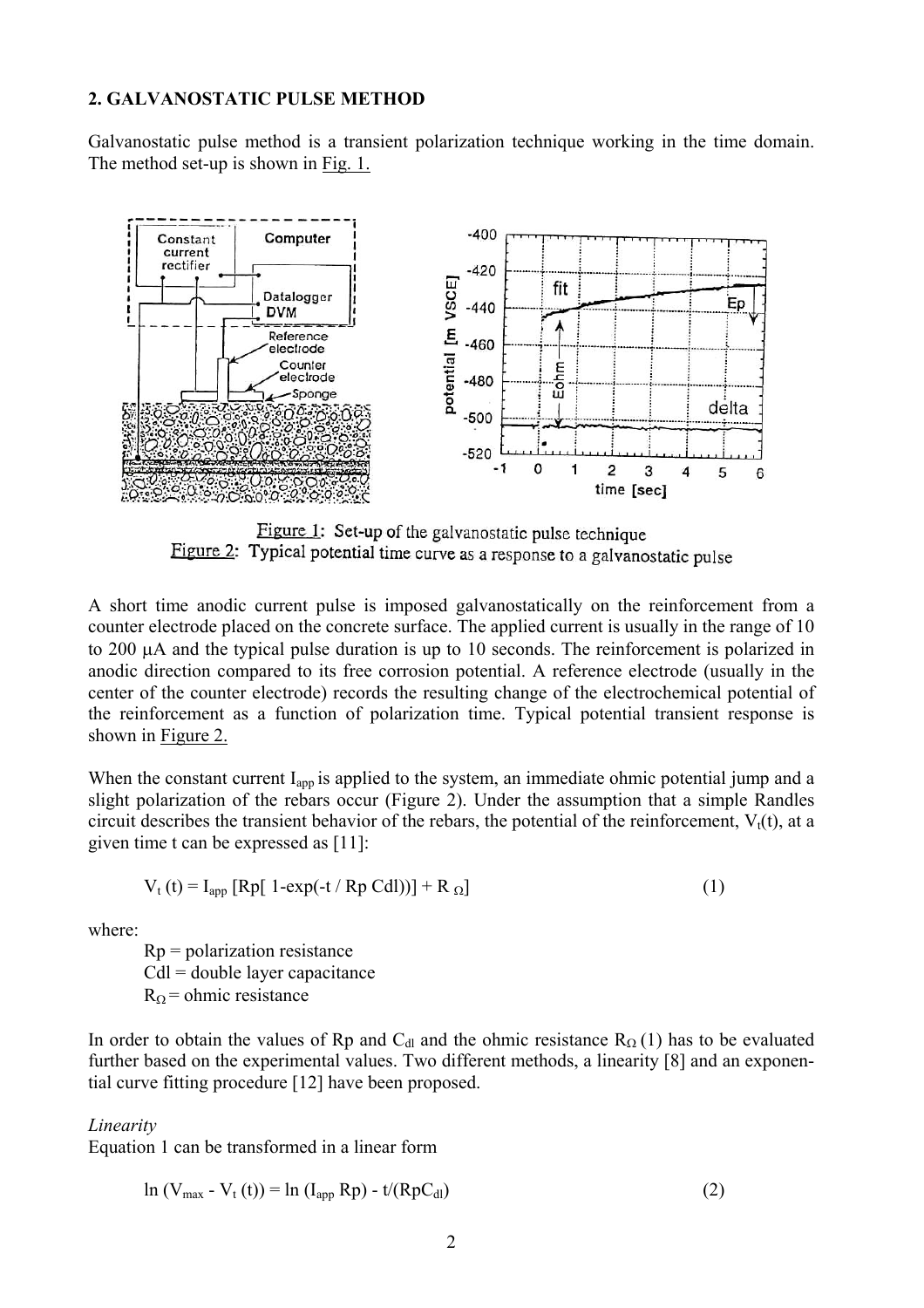where  $V_{\text{max}}$  is the final (and experimentally unknown) steady potential value reached after long polarization. Extrapolation of this straight line to  $t = 0$ , using least square linear regression analysis, yields an intercept corresponding to  $ln(I_{app} *Rp)$  with a slope of  $1/(Rp*C_{dl})$ . The remaining over-potential corresponds to  $I_{app} * R_{\Omega}$  which is the ohmic voltage drop.

*Curve fit* 

Equation (1) can be transformed in a form suitable for curve fitting to determine all the relevant parameters:

| $V_t(t) = K_0 - K_1 \exp(-t / K_2)$ | (3)                                                                   |  |                                                 |  |
|-------------------------------------|-----------------------------------------------------------------------|--|-------------------------------------------------|--|
| $K_0$<br>K1<br>K <sub>2</sub>       | $(I_{app} Rp + I_{app} R_{\Omega})$<br>$I_{app}$ Rp<br>$(R_p C_{dl})$ |  | mV <br>$\lceil mV \rceil$<br>$\lceil mV \rceil$ |  |

Extrapolation of the fitted potential response  $Vt(t)$  to time zero allows to calculate the ohmic resistance R<sub>Ω</sub> (E<sub>ohm</sub>/I<sub>app</sub>), from extrapolation to infinity (t-> ∞ according to eqv. (3)) the steady state polarization resistance  $R_p$  (already corrected for  $R_{\Omega}$ ) can be determined.

### **2. EXPERIMENTAL**

### **2.1 Equipment**

Two different equipments both based on galvanostatic pulse technique have been used for the measurements. The principle is shown in figure 1, the main characteristics are summarized in table 1. Both equipments consist of a digital voltmeter to measure the half-cell potential of the rebars (different sampling time), a pulse generator (different current range) that allows to impose galvanostatically currents from the CE to the rebars and an evaluation procedure of the recorded potential-time curves.

Table 1: Main characteristics of the two pulse-measuring devices

| Equipment       | Current                | Sampling   | Interval | Polarization | Evaluation | CE size                     |
|-----------------|------------------------|------------|----------|--------------|------------|-----------------------------|
|                 | (uA)                   | time (sec) | (msec)   |              |            | guard ring                  |
| <b>IBWK ETH</b> | $5 - 200$              |            | 100      | $\leq$ 20 mV | curve fit  | $12 \text{ cm} / \text{no}$ |
| <b>FORCE DK</b> | $-400$<br>$12^{\circ}$ |            | 27.5/125 | no limit     | linear     | $6.5$ cm / yes              |

*Equipment 1:* This equipment has been developed by IBWK, ETH Zurich. Central unit of the equipment is a (portable) PC that runs special pulse software. The potential/time curve is displayed on the screen, the first second the open circuit potential is measured, in the last second the decay of the polarization is observed. The evaluation of the potential /time curve between 1 and 8 seconds is performed according to equation (3) and the ohmic resistance  $R_{\Omega}$  polarization resistance Rp and time constant is determined immediately after data registration. The results are calculated and displayed within some seconds on site. This allows adjusting the pulse current I<sub>app</sub> to values that are high enough to avoid noise problems and low enough to polarize the rebars not more than 20 mV.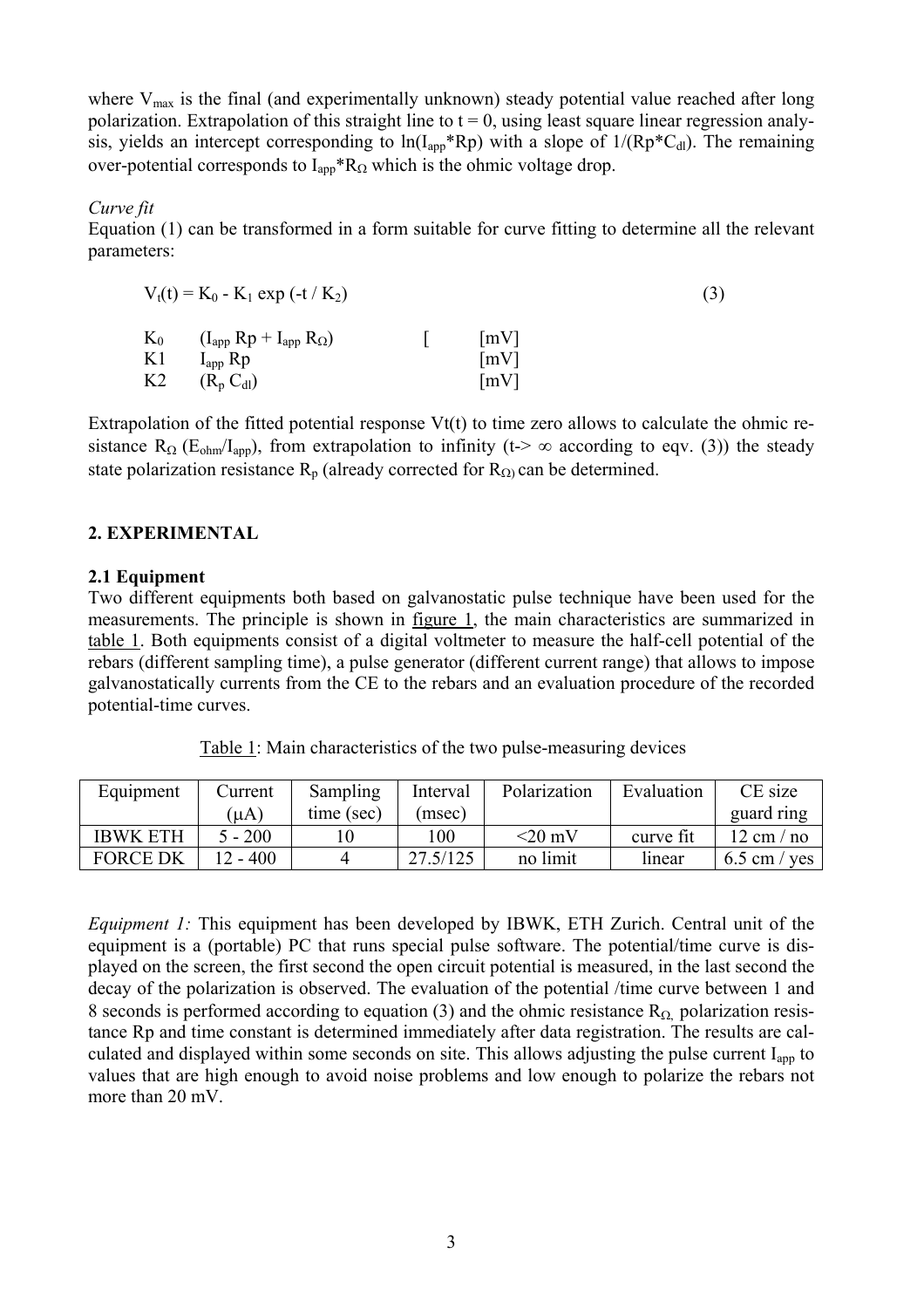*Equipment 2:* This equipment has been developed and manufactured by FORCE Institute. In order to confine the current of the central counter electrode and therefore focus on a known reinforcement area, a concentric guard ring is built-in. The counter electrode is made of a corroding material and current density controlled. This arrangement is patent pending. Data evaluation is performed after the measurements on a computer.

## **2.2 Test site**

The tests were performed on the outside of a reinforced girder of a post-tensioned bridge, where at several points corrosion of the reinforcement had started due to leaking salt water from the traffic lane. A corroding (site 1) and a passive zone (site 2) were used for the measurements. Concrete cover depth was ca. 30 mm. Temperature during the measurements was 2 degree Celsius.

## **3. RESULTS**

## **3.1 Results from FORCE instrument**

Some of the results obtained with the FORCE instrument with guard ring are given in table 2. It can be observed that the ohmic resistance measured at the three points shows considerable scatter, the polarization resistance Rp in general is slightly lower when measured with higher pulse current.

Table 2: Results obtained measuring with FORCE instrument. The values "lin" are obtained by evaluation of the data according eqv. 1, the values "fit" are obtained by evaluation with curve fit according to eqv. 3

| Site 1  | E corr   | Current         | $R_{\Omega}$ lin | $R_{\Omega}$ fit | Rp lin | Rp fit |
|---------|----------|-----------------|------------------|------------------|--------|--------|
|         | V AgCl   | I app $[\mu A]$ | kOhm             | kOhm             | kOhm   | kOhm   |
| Point 1 | $-0.043$ | 12.5            | 15               | 14               | 0.64   | 0.77   |
|         | $-0.042$ | 50              | 15               | 14               | 0.72   | 0.64   |
|         | $-0.038$ | 100             | 14               | 14               | 0.72   | 0.57   |
| Point 2 | $-0.026$ | 12.5            | 32               | 29.1             | 1.2    | 1.2    |
|         | $-0.023$ | 25              | 39               | 29.0             | 0.84   | 0.86   |
|         | $-0.023$ | 50              | 28               | 29.1             | 0.69   | 0.64   |
| Point 3 | 0.048    | 12.5            | 47               | 71               | (7.1)  | (6.3)  |
|         | 0.057    | 25              | 56               | 72               | 1.78   | 2.0    |
|         | 0.068    | 50              | 59               | 71               | 1.72   | 1.9    |

### **3.2 Results from IBWK/ETH equipment**

Typical potential transients measured with the computer-assisted equipment developed at IBWK ETH are shown in figure 2. It can be noted that most of the potential change measured by the reference electrode is due to the ohmic potential "drop", the effective polarization of the rebars is always below 20 mV. The results obtained from the transients are summarized in table 3. Whereas the ohmic resistance measured is quite constant independent on the applied pulse current, the polarization resistance Rp tends to decrease slightly with applied current.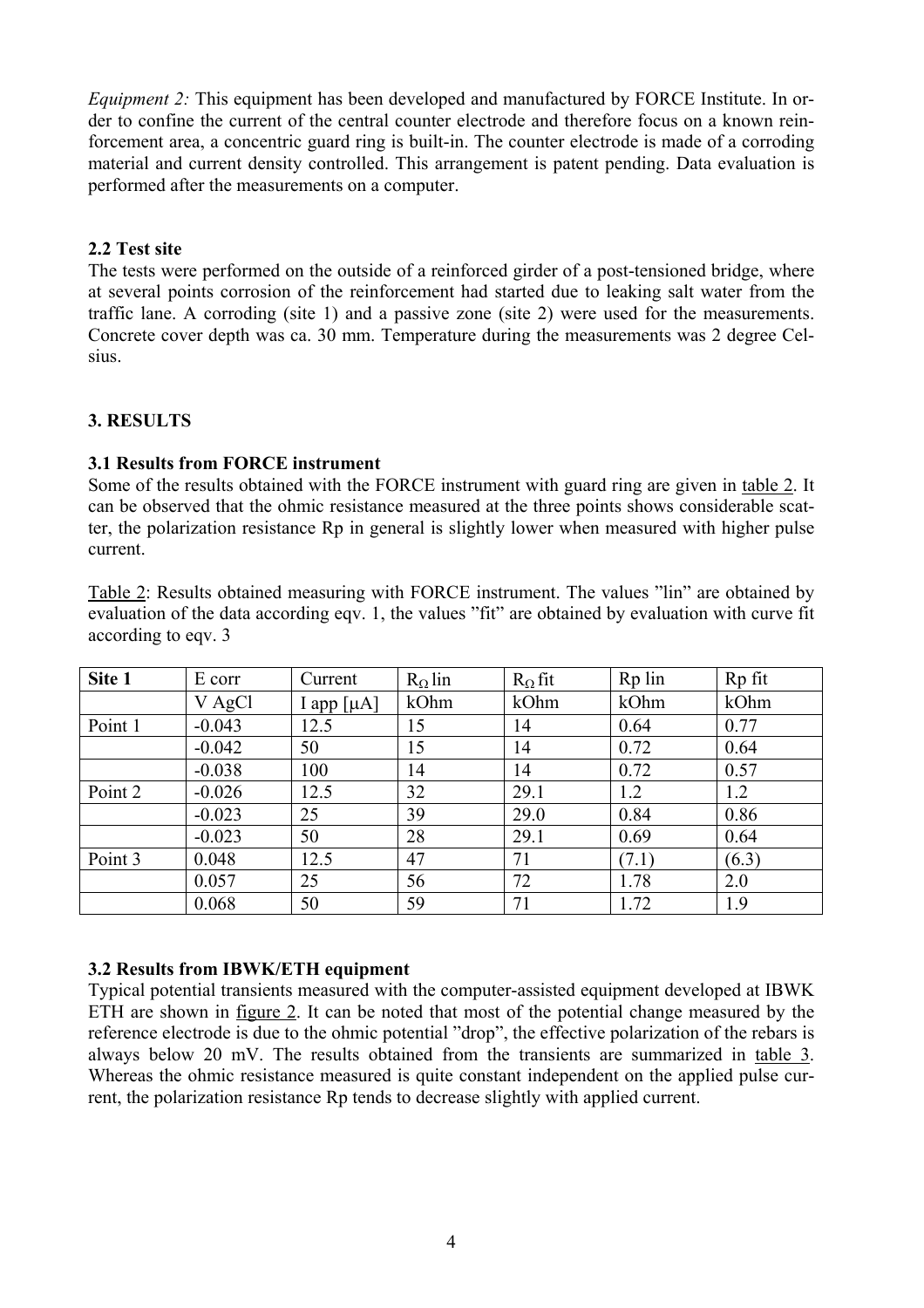| Site 1  | E corr   | Current    | $R_{\Omega}$ fit | $R_{\Omega}$ lin | Rp fit | Rp lin |
|---------|----------|------------|------------------|------------------|--------|--------|
|         | V CuSO4  | I app [µA] | kOhm             | kOhm             | kOhm   | kOhm   |
| Point 1 | $-0.15$  | 10         | 3.50             | 3.40             | 0.44   | 0.39   |
|         | $-0.15$  | 20         | 3.45             | 3.44             | 0.34   | 0.24   |
|         | $-0.15$  | 50         | 3.50             | 3.78             | 0.34   | 0.24   |
| Point 2 | $-0.116$ | 10         | 8.1              | 8.4              | 0.40   | 0.44   |
|         | $-0.115$ | 20         | 7.8              | 8.1              | 0.41   | 0.49   |
|         | $-0.112$ | 50         | 7.9              | 8.2              | 0.39   | 0.37   |
| Point 3 | $-0.003$ | 10         | 9.86             | 10.4             | 0.75   | 0.96   |
|         | $-0.004$ | 20         | 9.9              | 10.5             | 0.67   | 0.86   |
|         | $-0.002$ | 50         | 9.9              | 10.5             | 0.73   | 0.83   |

Table 3: Results obtained measuring with IBWK instrument. The values "fit" are obtained by evaluation of the data according eqv. 3, the values "lin" are obtained by evaluation with curve fit according to eqv. 2.

The results obtained with the two different instruments in this comparative field test are evaluated first with regard to the calculation method and second with regard to the values of ohmic and polarization resistance measured with the two different instruments.

### **3.3 Comparison of the calculation method**

Both sets of data measured have been evaluated independently by the curve fitting (eqv. 3) and by the linearity method (eqv. 2). The results calculated for the polarization resistance (Rp (figure 3b) are in very good agreement over a large range of Rp values from 0.2 to 25 kOhm. The standard deviation calculated from the linear regression is about 15% of the Rp values. The results calculated for the ohmic resistance (figure 3a) show that the values obtained by the curve fitting are slightly higher than those obtained by the linear method, but the results from curve fitting show less scatter. This is due to the difference in calculation: the curve fitting method extrapolates (eqv. 3) to zero, the linearity method takes the first potential reading after the pulse current is applied. This result in lower " $R<sub>Q</sub>$ " calculated values especially at high concrete resistivity. The same results were obtained with both data sets.



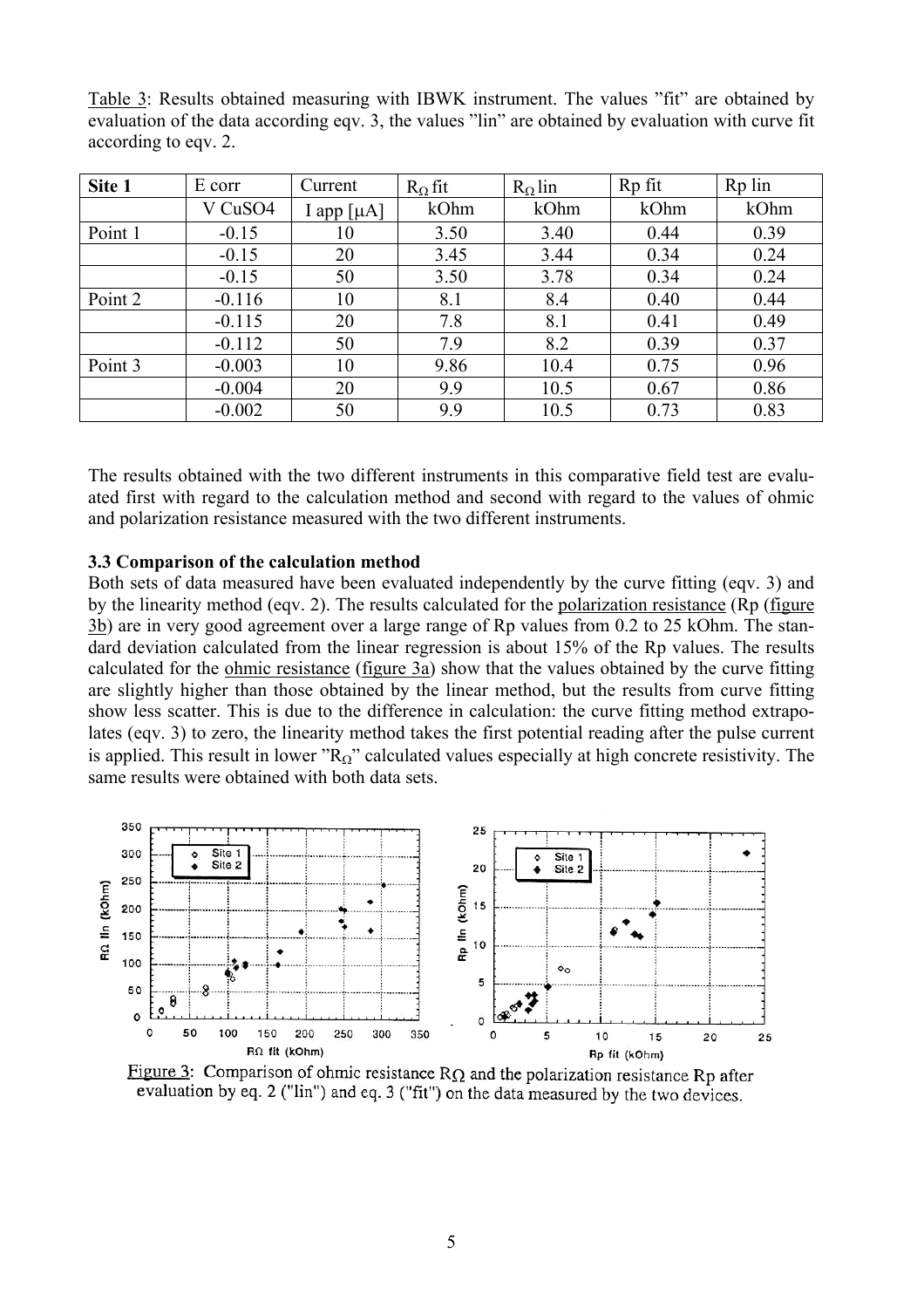#### **3.4 Comparison of the results obtained with the two different instruments**

As can be seen already by comparing the results in table 2 and table 3, the two instruments measure different values of the ohmic resistance  $R<sub>O</sub>$  and of the polarization resistance Rp. A comparison of all data is shown in figure 4. The following points can be noted:

- O In both the  $R_{\Omega}$  and the Rp diagrams, the data are grouped according to the different measuring sites and points.
- o For the polarization resistance Rp a clear proportionality between the data measured by the two different instruments is found over a wide range of values, independent on the applied current or the measuring position. The Rp values measured by the IBWK device are 2.5 - 3 times lower than those of the FORCE device are. The Rp values are related to the corrosion potential of the rebars at the measuring point.
- O The ohmic resistance  $R_{\Omega}$  measured by the two instruments is different by about a factor 4 to 6, the values obtained by the FORCE instrument are progressively higher at increasing concrete resistivity.



Figure 4: Comparison of the ohmic resistance  $R\Omega$  and the polarization resistance Rp as measured by the two devices (IBWK and FORCE). Evaluation method eq. 3.

### **4. DISCUSSION**

In contrast to the laboratory, where homogeneous field distribution between working and counter electrode can be achieved, on real structures the area of the counter electrode put on the concrete surface is smaller than that of the working electrode (reinforcement). Measurements of the polarization resistance Rp and of the ohmic resistance  $R_{\Omega}$  on site are thus influenced by geometrical parameters (cover depth of the concrete and diameter of the counter electrode of the measuring device) in addition to the concrete resistivity and the corrosion state of the rebars, all governing current distribution between the CE and the rebars [13, 14]. It is thus not surprising (and has been reported also in the SHRP tests [12, 15] that different devices measure different values of  $R<sub>O</sub>$  and Rp. The discussion section concentrates on differences in the evaluation procedure of the pulse data and on the reasons for different results in the measured ohmic and polarization resistance.

#### **4.1 Mathematical evaluation of pulse date**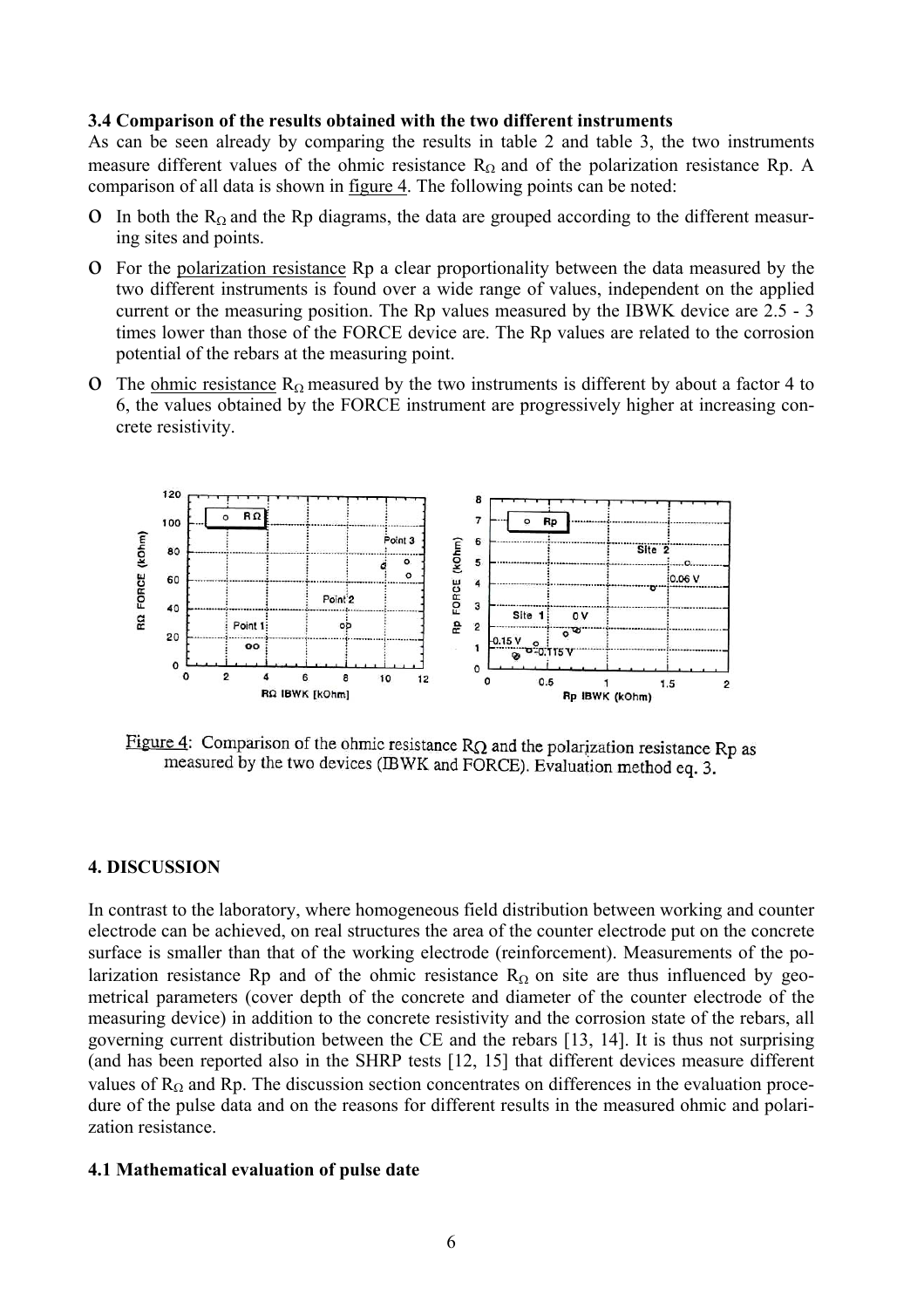The evaluation of the pulse data (potential - time curve) can be performed according to eqv. 2 (linearity) or eqv. 3 (exponential curve fit). Independent evaluation of both data sets according to eqv. 2 and eqv. 3 have shown very good agreement in the results (figure 3).

- O The ohmic resistance  $R_{\Omega}$  shows fewer scatters when determined by the curve fitting procedure but it resulted in slightly higher values. Thus it can be concluded that the  $R_{\Omega}$  values determined by eqv. 3 are more consistent and independent on the applied pulse current.
- o The polarization resistance Rp obtained with both calculation methods is very similar. A trend in decreasing Rp with increasing pulse current  $I_{\text{ann}}$  can be observed.

Especially on passive rebars in high resistive concrete deviations between experimental data and curve fitting was observed at short times (<1 sec). Thus under these circumstances a second time constant could be proposed.

### **4.2 Ohmic resistance R**<sup>Ω</sup>

Assuming that the specific concrete resistivity  $\rho$  and concrete cover d are the same for both sets of data, the difference in the values of  $R<sub>O</sub>$  measured (figure 4a) can be explained only by a different "cell constant" of the instruments. The cell constant k is given by the ratio volume / area, thus the CE size influences directly the value of  $R<sub>Ω</sub>$ : the larger the area of the CE the smaller will result the measured ohmic resistance. This is observed: the FORCE instrument with CE area of ca. 35 cm<sup>2</sup> measures values for R<sub>Ω</sub> that are in average about a factor 4 higher than the IBWK device with CE area of ca.  $120 \text{ cm}^2$ . This proportionality to the CE area further indicates that the ohmic resistance is governed by the primary current distribution [16], thus not depending on the corrosion state (active or passive) of the rebars. This behavior can be explained by the fact that measurements of the ohmic resistance are performed with AC impedance at high frequencies [17] or with pulse techniques at short times. In such condition the impedance Z of the rebars below the CE is determined by the double layer capacitance C<sub>dl</sub>, the impedance  $Z_c = 1/2^* \pi^* f^* C_{dl}$ being very small at high frequencies f, thus no current deviation is occurring. For the measurement of the ohmic resistance  $R_{\Omega}$  the current is self confined and a guard ring is not necessary.

### **4.3 Polarization resistance Rp**

Measurements of Rp are performed at DC conditions (very low frequency resp. long times). In these conditions the electrical signal tends to vanish with increasing distance from the counter electrode, as a result, the measured polarization resistance Rp (from eqv. 2 and 3) can not be related a priori to the rebars under the CE area. One way in trying to overcome the problems of current deviation is the use of an additional concentric counter electrode, a guard ring, to confine the current to the area of the central CE [18]. Such a guard ring is integrated in the FORCE instrument. Assuming that the rebar area polarized equals the CE area (this is true for one bar with ca. 16 mm diameter) and that the guard ring is working ideally, a specific polarization resistance  $Rp*$  can be calculated from the FORCE data (table 4). The passive condition (site 2) results in specific polarization resistance Rp<sup>\*</sup> of ca. 190 kΩcm<sup>2</sup>, the most active condition (point 1 of site 1) to ca. 15  $kΩcm<sup>2</sup>$ ..

| Condition | Rp                    | Operation              | $Rp*$                             | Operation | R <sub>p</sub> calc    | R <sub>p</sub> exp      |
|-----------|-----------------------|------------------------|-----------------------------------|-----------|------------------------|-------------------------|
|           | <b>FORCE</b>          |                        |                                   |           | <b>IBWK</b>            | <b>IBWK</b>             |
| passive   | 5.6 k $\Omega$        | $*$ 35 cm <sup>2</sup> | 190 kΩ cm <sup>2</sup>            | :60 $cm2$ | $3.2 \text{ k}\Omega$  | $1.7\,\mathrm{k}\Omega$ |
| active    | $0.45~\text{k}\Omega$ | $*35$ cm <sup>2</sup>  | $15 \text{ k}\Omega \text{ cm}^2$ | :60 $cm2$ | $0.25 \text{ k}\Omega$ | $0.24 \text{ k}\Omega$  |

Table 4: Polarization resistance for passive and active sites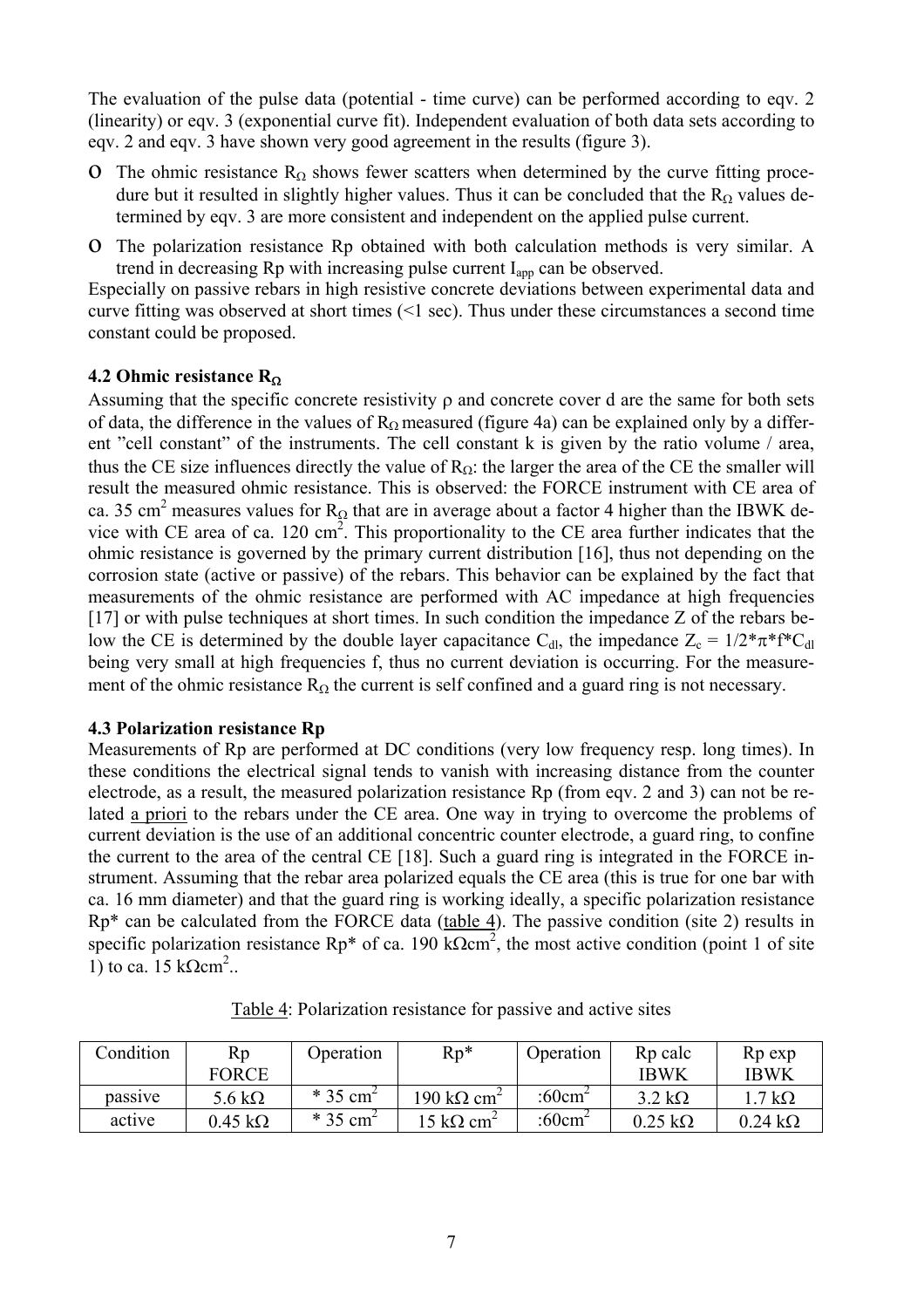

Figure 5: Simulation calculation with electrical network of the current spreadout on active and passive rebars as a function of concrete resistivity. Cover depth 30 mm.

For the IBWK device with CE diameter of ca. 12 cm and the same bar diameter of 16 mm a rebar area under the CE of 60 cm<sup>2</sup> can be calculated. A simple proportionality of the measured polarization resistance Rp to this rebar area under the CE should result in Rp values (Rp calc) obtained with the IBWK instrument of 3.2 kΩ (passive) and 0.25 kΩ (active) respectively for the two points (table 4). In reality,  $1.7$  kΩ and  $0.24$  kΩ are measured experimentally (figure 4b).

- o For the active region (point 1 in site 1), the measured Rp value corresponds very well to the value calculated from the specific polarization resistance Rp\*. This is in agreement with prior experience on site [17] and with simulation calculations (figure 5). The current deviation on active repairs is negligible ( $L_{crit}$  < 0.5 cm) and a guard ring is not necessary. The deviation will be slightly higher at lower concrete resistivity (figure 5) but decrease with decreasing Rp\*.
- o For the passive region (site 2) the measured value of the polarization resistance Rp is lower than the expected one (Rp calc). This indicates that the rebar area polarized by the galvanostatic pulse with the IBWK instrument without guard ring is higher (ca.  $110 \text{ cm}^2$ ) than the area projected from the CE  $(60 \text{ cm}^2)$ . Thus on passive rebars a current deviation occurs and the length of rebar polarized is ca. 22 cm. With a CE diameter of 12 cm  $L_{\rm crit}$  results to ca. 5 cm. This is in good agreement with simulation calculations for the very high concrete resistivity ( $\rho > 1500 \Omega$ m) measured at this region (figure 5).

#### **4.4 Calculation of corrosion rate from Rp\***

The corrosion rate  $i_{corr}$  from the specific polarization resistance value  $Rp*$  is calculated with the Stearn-Geary equation [19],  $i_{corr} = B / Rp^*$ . The constant B for steel in concrete is usually taken as  $B = 0.026$  V. Assuming homogeneous corrosion, an instantaneous corrosion rate of ca. 20 µA/year can be calculated for the active region (table 4). For the passive region a value of ca. 0.14  $\mu$ A/cm<sup>2</sup> or 1.5  $\mu$ m/year can be calculated. The device without guard ring measures the same corrosion rate for the active region, in the passive region values that are 2 times higher are obtained (ca. 3 µm/year).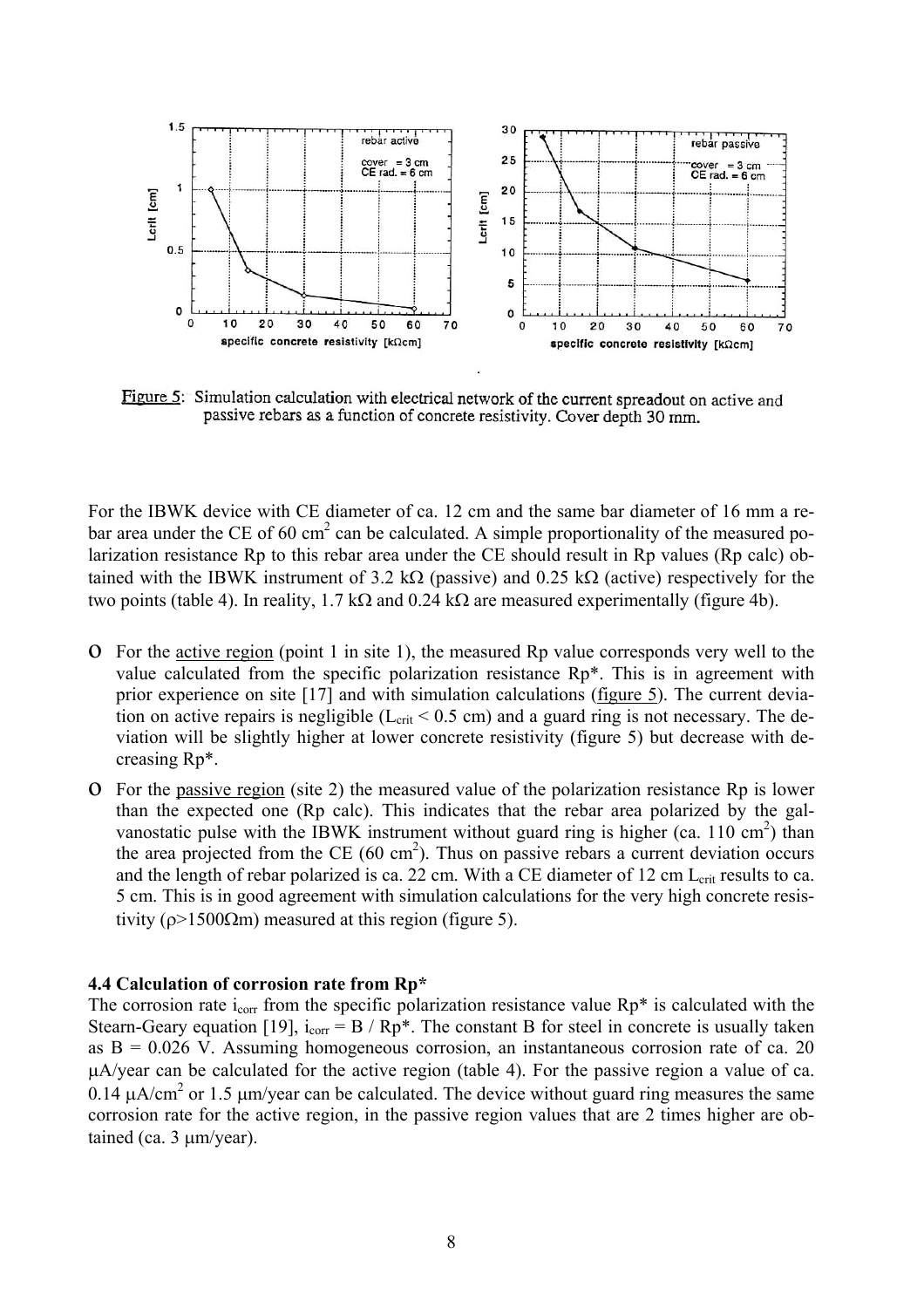It has to be pointed out that these corrosion rates are instantaneous values that strictly apply only to the measuring conditions. Exposure conditions, especially temperature and concrete humidity can alter  $i_{corr}$  by more than a factor of ten [20]. Further experimental data from on site measurements have shown [10] that in the frequent case of chloride induced localized corrosion, the average corrosion rate determined from Rp\* measurements underestimate the real, local penetration rates by a factor of five to ten. From an engineering point of view such local reduction in cross section of the reinforcement is dangerous for the safety of structures when rebars are located in zone of high tensile or shear forces. For life time predictions more detailed knowledge of the daily and seasonal changes of the corrosion rate is required in order to obtain meaningful corrosion rates. It is essential to know the true local penetration rates. A first attempt to obtain local penetration rates based on a segmented counter electrode has been made [21].

## **5. CONCLUSIONS**

From this comparative on site test with two different instruments using the galvanostatic pulse technique the following conclusions can be drawn:

- 1. The two instruments tested on the same sites measure different values of the ohmic resistance RΩ and of the polarization resistance Rp. The values obtained are not influenced by the evaluation method, which is either done by curve fittings or by linearity.
- 2. The apparent differences in the ohmic resistance  $R\Omega$  can be explained by the different size of the counter electrode of the two instruments; values from the IBWK device are ca. 4 to 6 times lower in agreement with a CE area that is ca. 4 times larger. Thus the specific concrete resistivity ρ is the same for both instruments.
- 3. At corroding sites (low values of the polarization resistance) the Rp values measured by the two devices are proportional to the rebar area polarized underneath the CE, thus proportional to the diameter of the CE (factor 2.5). The specific polarization resistance  $Rp^*$  is the same for the two instruments, deviation of the current signal on actively corroding rebars is negligible.
- 4. At passive sites (high values of the polarization resistance) the Rp values measured by the two devices are different. The FORCE instrument with guard ring confines the signal to the rebar area under the CE and a specific polarization resistance Rp\* can be calculated. Using the same Rp\* values for the results of the IBWK device without guard ring, the rebar area polarized results to be ca. two times higher than the area under the CE. This corresponds to a current deviation with  $L_{crit} = 5$  cm, in good agreement with simulation calculations. Deviation of the current and thus the difference in measured Rp between the two instruments will be larger at lower  $R\Omega$  values and at higher Rp<sup>\*</sup> values.
- 5. The presence of a guard ring does thus not alter the results of the ohmic resistance R $\Omega$  and of the polarization resistance Rp for actively corroding rebars. On passive rebars in low resistive concrete values obtained with a guard ring are more accurate.